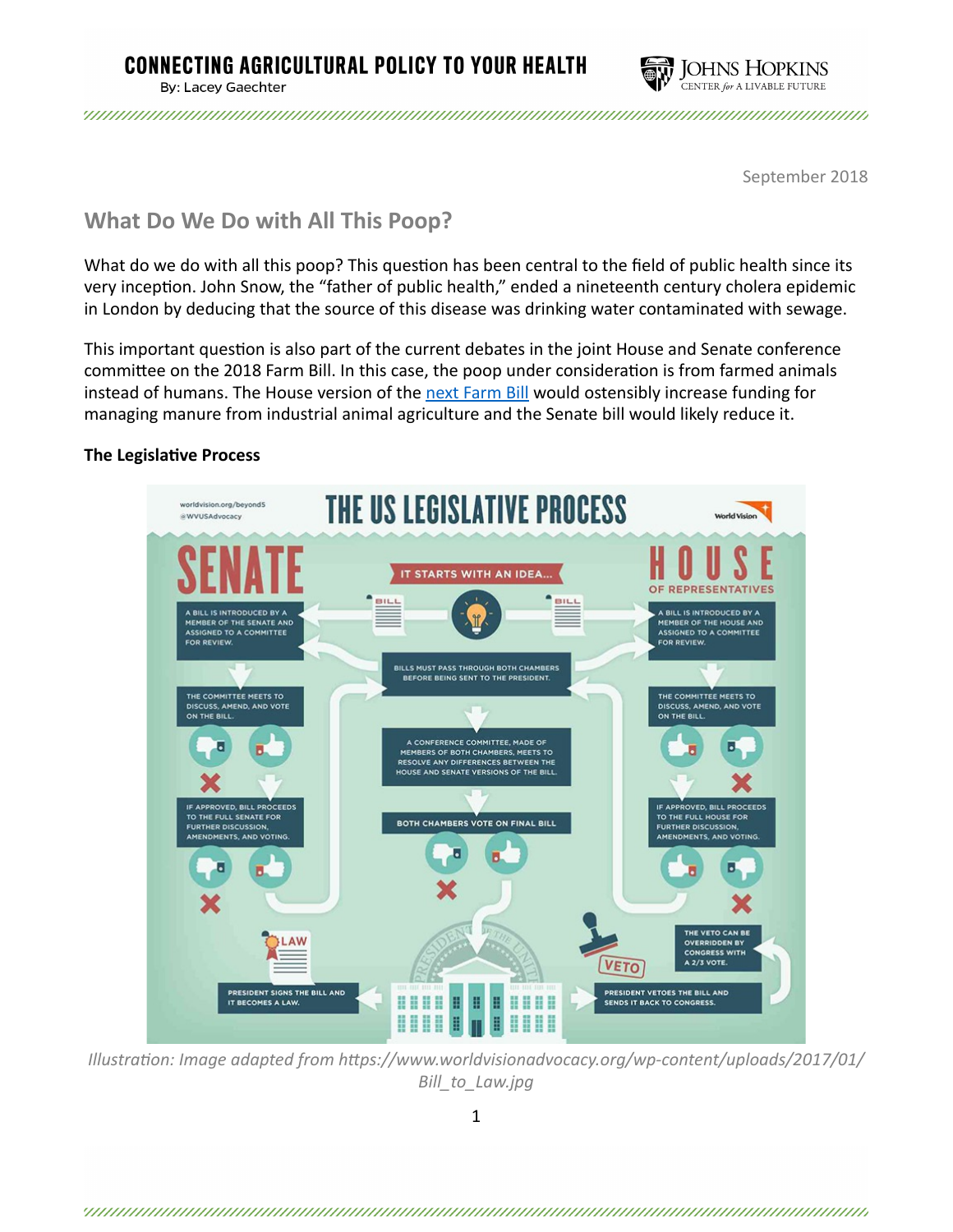Each legislative branch has voted on its version of the 2018 Farm Bill. Now representatives from the House and Senate come together in what's called a *conference committee* – highlighted in red – to negotiate the final Farm Bill, based on both versions passed independently. Either chamber of Congress can then accept or reject the conference committee's version.

## **A Brief History of EQIP and CSP**

The question of poop management falls under the working lands conservation program known as the Environmental Quality Incentives Program (EQIP). EQIP seems to have been proposed and passed with the noblest of intentions – to which many EQIP programs still aspire today. Since the famous United States dust bowls of the 1930s (made possible by decades of human activity denuding soil until we were left with highly drought-susceptible dirt), our government has funded conservation programs designed to rebuild healthy soils. Originally, this effort was managed by the Soil Conservation Service, which eventually morphed into the Natural Resources Conservation Service (Harden, 2016). Over the years, soil conservation programs themselves expanded to include non-soil related measures that nevertheless improved environmental quality. The 1996 Farm Bill rolled several such working lands conservation programs into one – the Environmental Quality Incentives Program (Claassen et al., 2008).

EQIP is very specifically designed to help farmers adopt **new** conservation measures for both crop and livestock operations by sharing the costs of implementation. Farmers who had already borne the full cost of incorporating stewardship into their production activities, understandably, felt left out of the opportunities offered through EQIP (Claassen et al., 2008). In 2008 these farmers successfully lobbied their case, and the Conservation Stewardship Program (CSP) was approved as a means for rewarding those who were already engaged in good conservation practices  $-$  especially for soil conservation (Harden, 2016). Thus was born the idea of a system in which EQIP would help farmers get started on the road to conservation, eventually getting paid through the CSP for the ecosystem services they provide – great thing for our soil and thus our ultimate ability to farm for many generations to come.

## **How Manure Lagoons are Funded through EQIP**

Our nation's path to improved soil health took a strange turn, however, when Congress's 2002 actions effectively set aside about 10 percent of annual EQIP funding to help industrial animal operations comply with new Clean Water Act Standards. The year prior, the US Environmental Protection Agency committed to holding Concentrated Animal Feeding Operations<sup>1</sup> (CAFOs) accountable for Clean Water Act standards. Congress quickly followed EPA's decision with several actions related to EQIP. The 2002 Farm Bill made CAFOs eligible for EQIP funding for the first time (Claassen et al., 2008). Congress also used that year's Farm Bill to increase EQIP funding nearly five-fold (Cattaneo et al., 2005). Furthermore, the Farm Security and Rural Investment Act increased the proportion of EQIP funding specifically designated to livestock producers from 50 percent to 60 percent (Claassen et al., 2008). Finally, Congress struck from EQIP the requirement to "maximize net environmental benefit per dollar expended," and instead placed "...emphasis on assisting livestock operations to comply with new Clean Water Act regulation" (Cattaneo et al., 2005).

 $1$  The EPA defines a CAFO as a facility with at least 1,000 head of cattle for meat, 700 dairy cows, 2,500 pigs, 125,000 chickens for meat, or 82,000 laying hens (USDA Natural Resources Conservation Service, n.d.)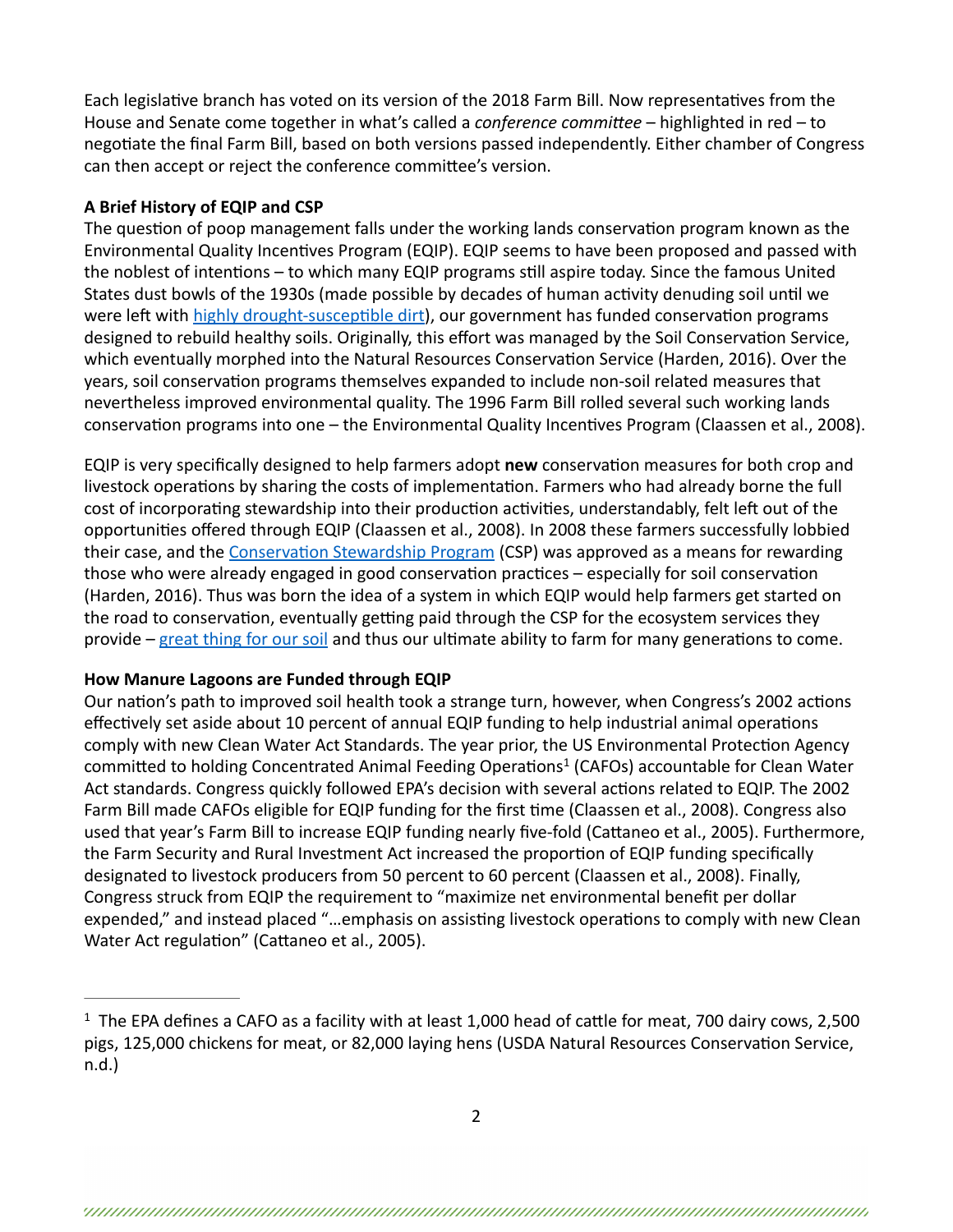Although the Clean Water Act has proven largely ineffectual in curbing pollution from the industrial animal agriculture industry (Centner & Alcorn, 2015; Graham & Nachman, 2010; Heinzen & Russ, 2014; The Pew Environmental Group, 2010)<sup>2</sup>, Congress's actions to help industrial producers in 2002 has lead to about 10 percent of EQIP funding each year going to the construction of poop lagoons (GAO, 2017). Yep, poop lagoons, which are lined pits in which we store the many tons of manure produced by animals raised in CAFOs. These pits are funded at the highest level of any single "conservation" practice implemented on working lands and cost US taxpayers about \$80 million per year (GAO, 2017)



Dairy farm manure lagoon with veal crates in the immediate background and the milking barn in the far *background.* Watch the video at https://www.youtube.com/watch?v=oSEYfs1V1JY

The good things about the livestock manure lagoon system include:

- 1. Properly constructed manure lagoons are waterproof and thus keep fecal bacteria and other harmful substances out of underground drinking water supplies.
- 2. Most large, industrial animal agriculture facilities produce too much poop for the nearby land to absorb, so the lagoons provide an opportunity to store manure until we can transport it to far off locations where its nutrients are needed (Graham & Nachman, 2010).

 $2$  Sixteen years after its decision to regulate CAFOs, the EPA had only brought 33% of CAFOs into compliance with Clean Water Act regulations (EPA, 2017).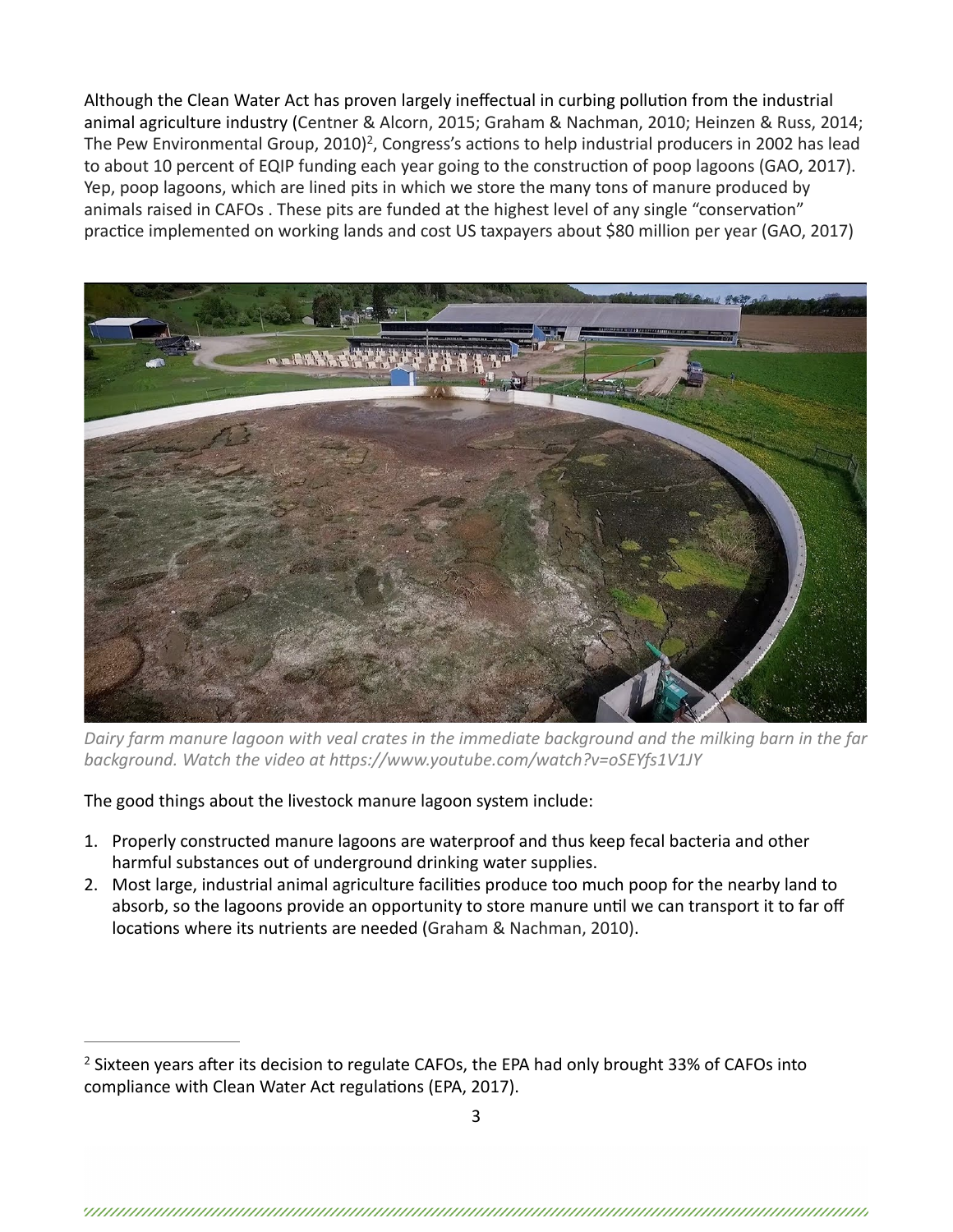The bad things about the manure lagoon system include:

- 1. It is exactly as terrible as you would think to live next to a manure lagoon, including for the family that operates it. Among other things, proximity to a pit of thousands of tons of poop dramatically lowers your property value, exposes you to airborne pathogens and insects attracted to feces, and ensures that you do not want to spend much time outside (Hribar & Schultz, 2010).
- 2. Manure lagoons contaminate ground and surface water when they leak or overflow during rain and flood events (Hribar & Schultz, 2010).
- 3. Once you transport all this poop off-site it is no longer governed by the Clean Water Act, which leaves nothing to protect the public from disease outbreaks and other exposures caused by applying untreated manure to crops (The Pew Environmental Group, 2010).

The 2018 Farm Bill passed by the House of Representatives calls for an increase in funding for EQIP and thus, presumably, manure lagoons. Although EQIP does, in fact, include many practices that are unequivocally beneficial for soil, environmental and human health, it seems fair to question whether US citizens really want to foot an even larger bill for containing poop from industrial animal agriculture. An additional major downside with this plan is that it all together eliminates the CSP, although aspects of CSP would allegedly be rolled into EQIP.

The Senate version of the 2018 Farm Bill reduces funding for both EQIP and CSP, but would keep CSP in tact and eliminate the EQIP requirement to devote 60% of funding to livestock operations. The latter provision would at least provide the *opportunity* to shift funding from poop lagoons to practices that can more accurately be dubbed "conservation measures," rather than simply compliance with Clean Water Act regulations.

Some groups have proposed directing conservation dollars away from the Band-Aid lagoon "solution," which actually just allows the problem of industrial animal agriculture to propagate. Instead, they suggest using part of our working lands conservation funds to support "Sustainable Livestock" rotational grazing operations. These proposed systems would, by necessity, reduce farmed animal population densities, eliminating the need for manure lagoons. In other words, we would pay farmers to keep their livestock populations small enough that all manure can stay on-site without overwhelming the local ecosystem.

Unfortunately, neither the House nor the Senate Farm Bill include this approach to animal agriculture waste management. Thus the conference negotiating our final Farm Bill is left with the choice between more or fewer tax-payer funded manure lagoons imbedded within our working lands conservations programs. 

Human societies have come a long way since the days of John Snow. I think we can do better when it comes to managing manure.

#### **What do you think?**

Do we need more manure lagoons? Is the solution to start treating farmed animal sewage the same way we do human sewage? Is the key to Sustainable Livestock simply fewer farmed animals?